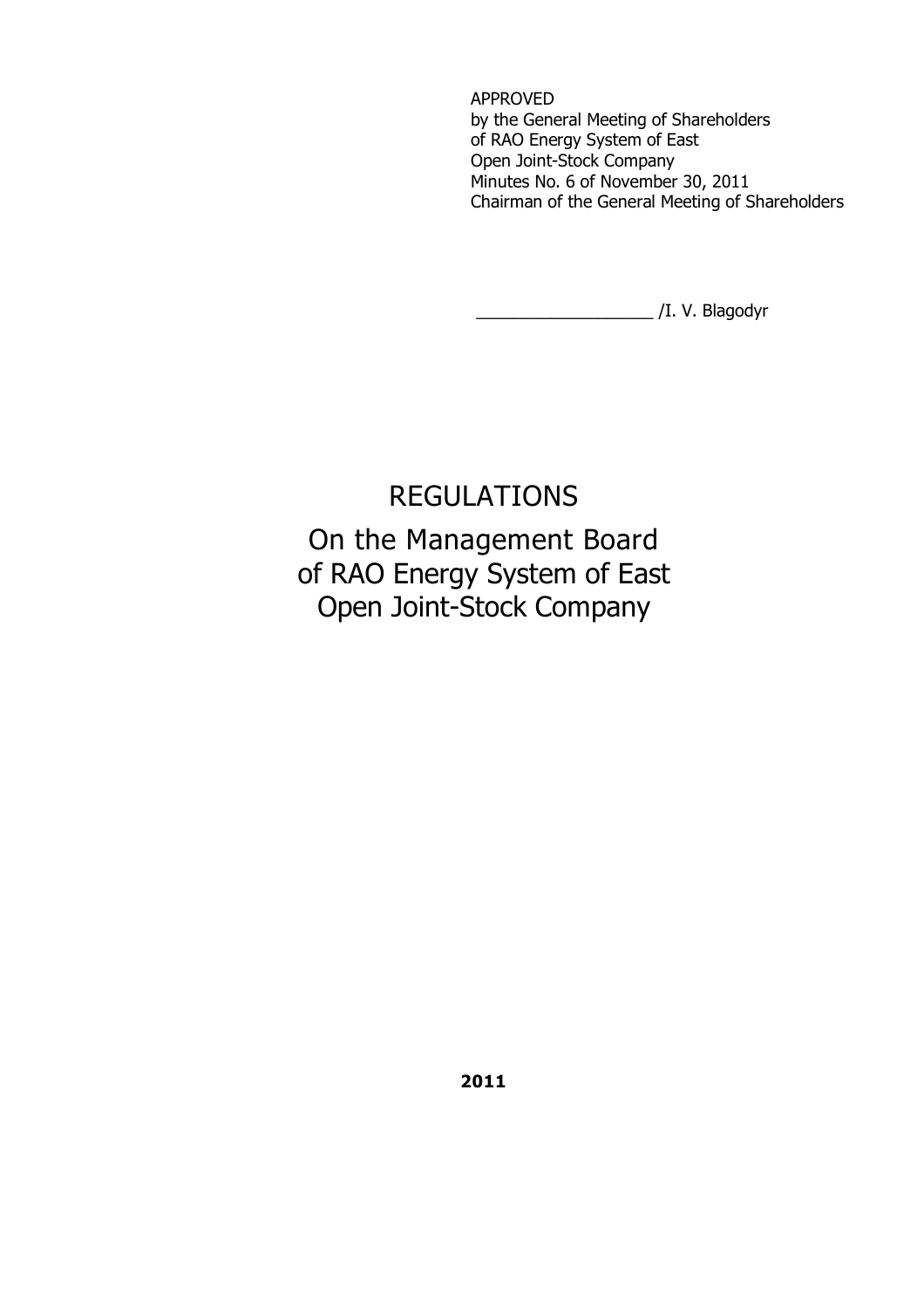# **1. GENERAL PROVISIONS**

1.1. These Regulations for the Management Board of RAO Energy System of East Open Joint-Stock Company (hereinafter, the "Company") shall set forth the procedure for forming the Management Board, convening and holding meetings of the Management Board and the relevant decision-making procedure.

1.2. These Regulations were developed in accordance with the Civil Code of the Russian Federation, the Federal Law "On Joint-Stock Companies", other regulations of the Russian Federation and the Articles of Association of the Company.

1.3. The Management Board shall be a collective executive body of the Company.

1.4. The Management Board of the Company shall manage daily activities of the Company within the competence specified in the Company's Articles of Association.

# **2. PROCEDURE FOR FORMING THE MANAGEMENT BOARD**

2.1. The number of members of the Management Board shall be determined by the Company's Board of Directors upon a suggestion of the Company's Director General.

2.2. The Company's Director General shall be a member of the Management Board by virtue of his position.

2.3. Members of the Company's Management Board (excluding the Director General) shall be appointed for a term of 5 (five) years upon the recommendation of the Company's Director General and may be dismissed early by the Company's Board of Directors.

2.4. The powers of a member of the Management Board can be terminated upon his/her initiative pursuant to the procedure specified in the applicable labor laws.

# **3. RIGHTS AND OBLIGATIONS OF PERSONS INVOLVED IN ACTIVITIES OF THE MANAGEMENT BOARD**

### **3.1. CHAIRPERSON OF THE MANAGEMENT BOARD**

3.1.1. The Company's Director General shall manage activities of the Management Board because he/she discharges the duties of the Chairperson of the Management Board by virtue of his/her position.

3.1.2. The Company's Director General shall:

1) present to the Company's Board of Directors for consideration suggestions on appointment of members of the Management Board;

2) convene meetings of the Management Board including:

- determine the date, place and time of a meeting,
- approve the agenda;

prepare a list of persons to be invited to participate in discussions on certain agenda items (hereinafter, the "guests") at a meeting;

- prepare a list of information (materials) to be provided to members of the Management Board and the guests as part of preparation for a meeting;

3) chair meetings of the Management Board;

4) sign the minutes of meetings of the Management Board;

5) perform other actions specified herein.

#### **3.2. DEPUTY CHAIRPERSON OF THE MANAGEMENT BOARD**

3.2.1. If the Chairperson of the Management Board is absent, his/her duties shall be discharged by the Deputy Chairperson of the Management Board to be elected among members of the Management Board by a majority vote of members of the Management Board in view of the total number thereof.

# **3.3. MEMBERS OF THE MANAGEMENT BOARD**

3.3.1 The rights and obligations of the members of the Management Board shall be specified in the Russian laws, the Company's Articles of Association, these Regulations and other documents of the Company.

3.3.2. The members of the Management Board shall be entitled to: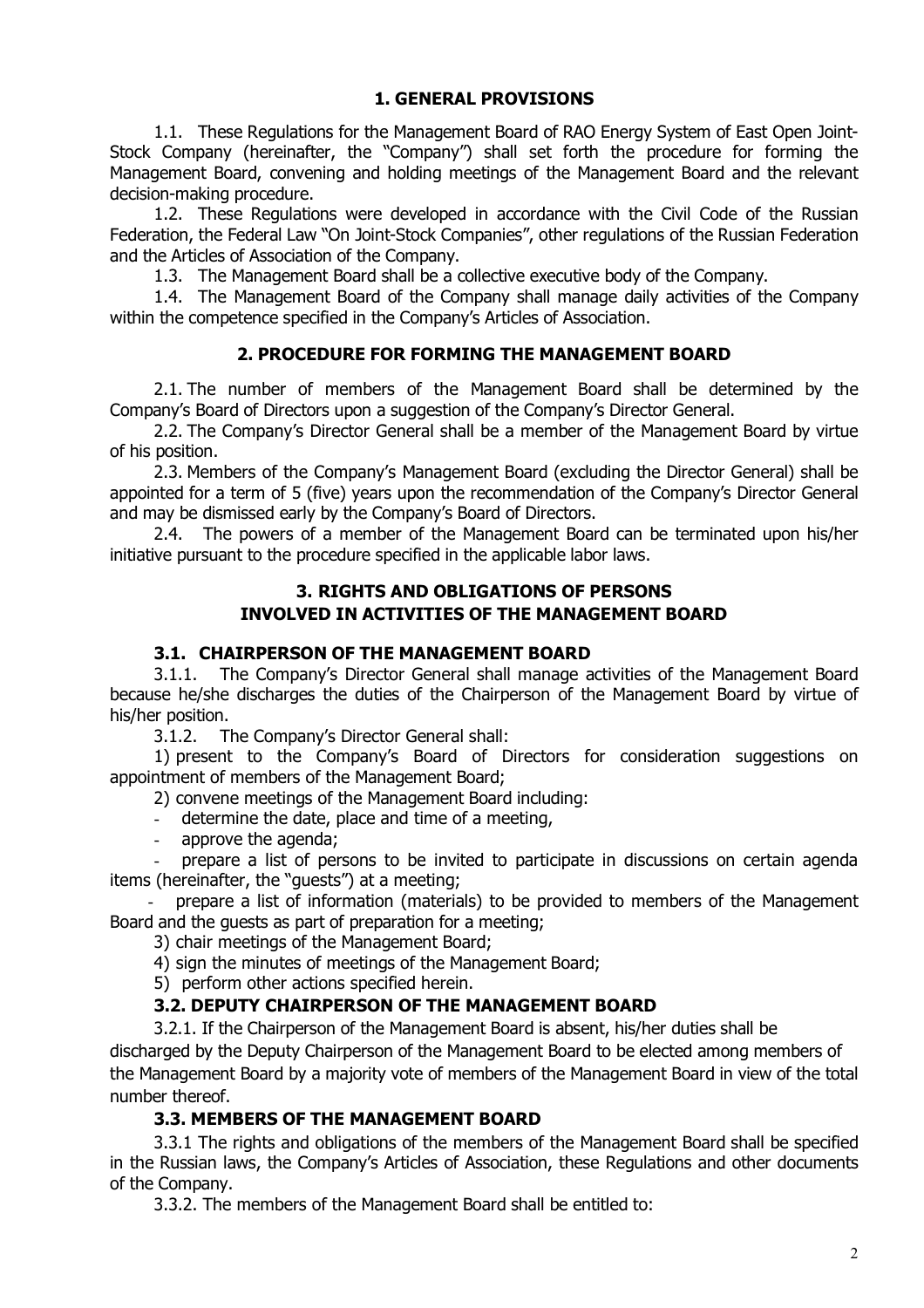1) vote on agenda items of a meeting of the Management Board;

2) obtain complete data on the Company's activities, review constituent, regulatory, accounting, reporting, contractual and other documents of the Company;

3) submit suggestions related to development of the Action Plan of the Management Board or agenda of meetings of the Management Board;

4) request convocation of meetings of the Management Board;

5) exercise other rights specified in the Russian laws.

3.3.3. The members of the Management Board shall:

1) participate in meetings of the Management Board;

2) fulfill decisions and instructions of the General Meeting of Shareholders, the Board of Directors and the Company's Management Board, comply with the Articles of Association and bylaws of the Company;

3) act for the benefit of the Company, exercise their rights and perform their obligations with respect to the Company reasonably and in good faith;

4) inform the Company's Board of Directors, the Internal Audit Committee and the Auditor of the following information in writing:

a) data on legal entities where such member of the Management Board holds independently or together with his/her affiliate(s) at least 20 percent of voting shares (interest, participatory interest);

b) data on legal entities in whose management bodies such member of the Management Board holds positions;

c) data available to such member of the Management Board related to actual or potential transactions where such member may be considered a related party;

5) avoid disclosing confidential information of the Company.

3.3.4. Members of the Management Board shall be entitled to concurrently hold positions in management bodies of other organizations only with the consent of the Company's Board of Directors.

3.3.5. The rights and obligations of an employer on behalf of the Company with respect to members of the Management Board shall be exercised and performed by the Company's Board of Directors or a person authorized by the Company's Board of Directors.

3.3.6. Members of the Management Board shall be liable to the Company for losses incurred by the Company as a result of their faulty actions (omission) in accordance with the applicable laws.

In this case members of the Management Board who voted against a decision that resulted in such losses being caused to the Company or who did not vote shall not bear any liability.

#### **4. SECRETARY OF THE MANAGEMENT BOARD**

4.1. The Secretary of the Management Board shall be in charge of providing organizational and informational support for activities of the Management Board.

4.2. The Secretary of the Management Board shall be appointed by the Director General.

4.3. The Secretary of the Management Board shall:

1) collect and process documents and information received by the Management Board;

2) prepare and deliver to the Director General for approval a draft action plan of the Management Board on a quarterly and monthly basis not later than 5 (five) business days before the start of a corresponding period;

3) when necessary, submit suggestions related to clarification and amendment of the Action Plan of the Management Board;

4) prepare draft organizational documents of the Management Board (notices, bulletins, etc.);

5) notify members of the Management Board and guests of meetings of the Management Board by sending notices and relevant materials;

6) ensure organizational and technical support for meetings of the Management Board;

7) keep a register of decisions of the Management Board;

8) supervise implementation of decisions of the Management Board and inform the Management Board on implementation of decisions adopted by providing a register of decisions of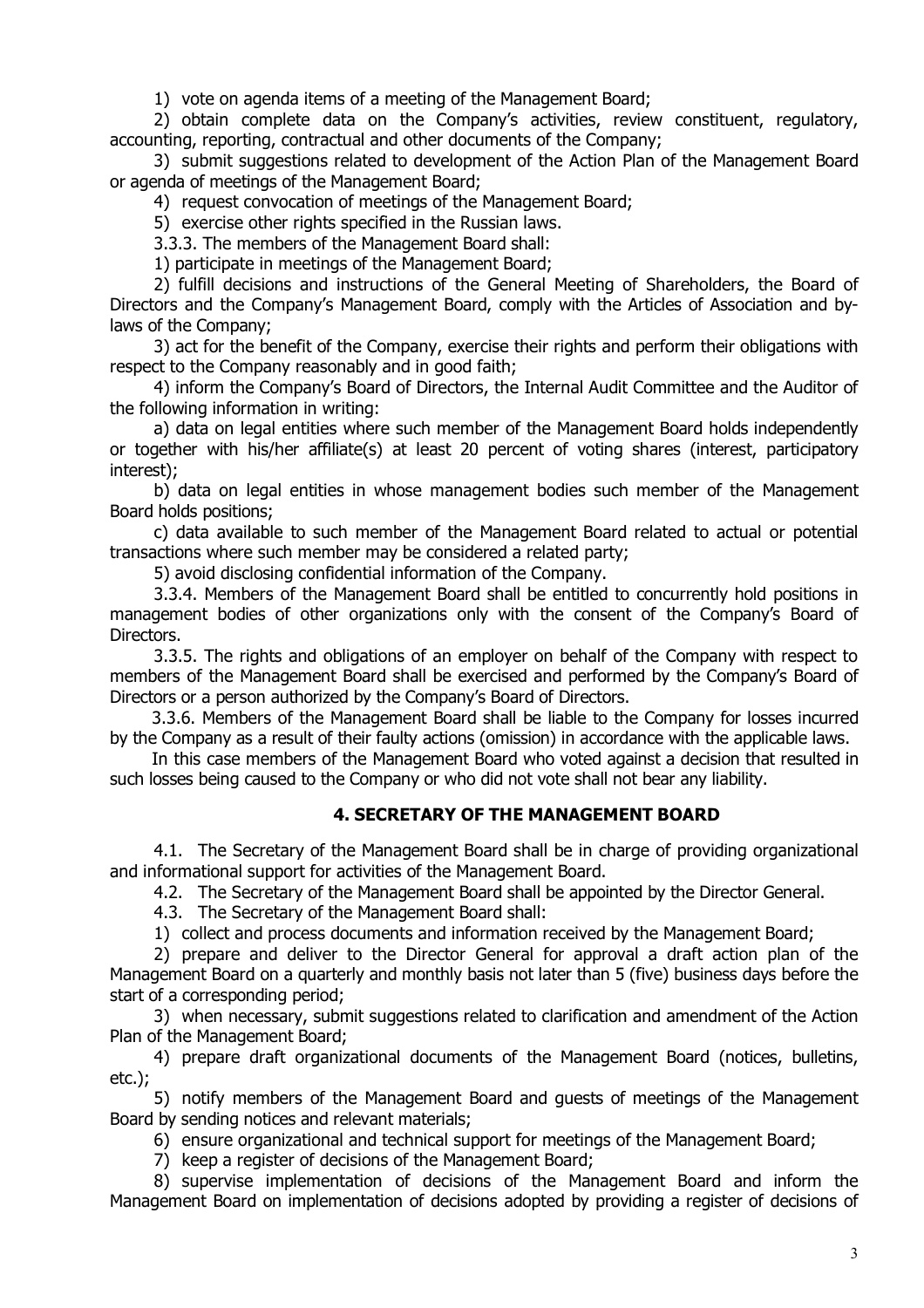the Management Board and a report on implementation thereof to members of the Management Board at least once a month;

9) maintain and execute minutes of meetings of the Management Board;

10)inform members of the Management Board of the voting results and decisions adopted;

11)inform responsible employees of decisions adopted by the Management Board by sending extracts from minutes of meetings of the Management Board.

The Secretary of the Management Board shall perform other actions specified herein.

4.4. The Secretary of the Management Board shall also be responsible for ensuring accuracy of extracts from minutes of meetings of the Management Board and performing other obligations specified herein.

#### **5. ORGANIZATION OF ACTIVITIES OF THE MANAGEMENT BOARD**

5.1. Meetings of the Management Board shall be held on a weekly basis in accordance with the Action Plan. The date and time of a meeting shall be determined in the decision of the Director General.

5.2. Meetings of the Management Board shall consider matters reserved for the Management Board or other matters pursuant to the procedure specified herein. Decisions adopted by the Management Board on matters beyond its competence shall be non-regulatory.

5.3. The matters reserved for the Management Board shall be listed in the Company's Articles of Association.

5.4. In order to ensure effective operation of the Company's Board of Directors and improve the quality of decisions adopted, the Management Board shall preliminary consider and present to the Board of Directors recommendations on matters reserved for the Board of Directors.

5.5. The Management Board shall ensure preliminary consideration and produce recommendations on matters reserved for the sole executive body of the Company.

5.6. Meetings of the Management Board shall be held as in-person meetings or through absentee voting.

5.7. The Management Board shall be quorate if more than half of elected members of the Management Board participate in a meeting (absentee voting).

5.8. The Management Board shall adopt decisions by a simple majority vote based on the total number of members of the Management Board participating in the voting. In the event of equality of votes, the Director General shall have the decisive vote.

5.9. As part of resolving issues each member of the Management Board shall have one vote. Transfer of the vote by a member of the Management Board to another member of the Management Board or a third party shall not be allowed.

5.10. If a member of the Management Board who participated in a meeting does not agree on a decision adopted with respect to an agenda item (agenda items), he/she shall be entitled to express his/her opinion on the issue in writing. Such minority opinion shall be enclosed to the minutes of a respective meeting of the Management Board.

5.11. The procedure for preparing of materials on agenda items of meetings of the Management Board shall be outlined in the Standard of Preparation of Materials for Meetings of the Management Board of the Company approved by the Director General.

#### **PROCEDURE FOR CONVENING AND HOLDING MEETINGS OF THE MANAGEMENT BOARD HELD AS IN-PERSON MEETINGS**

6.1. A notice of members of the Management Board of the place, date, time and agenda of a meeting of the Management Board signed by the Director General or the Deputy Chairperson of the Management Board (in events specified herein) shall be delivered to members of the Management Board (including by e-mail) at least 4 (four) business days before the date of a meeting unless the relevant decision of the Director General (Deputy Chairperson of the Management Board) specifies a shorter period of time.

6.2. A notice of a meeting of the Management Board to be held as an in-person meeting shall indicate: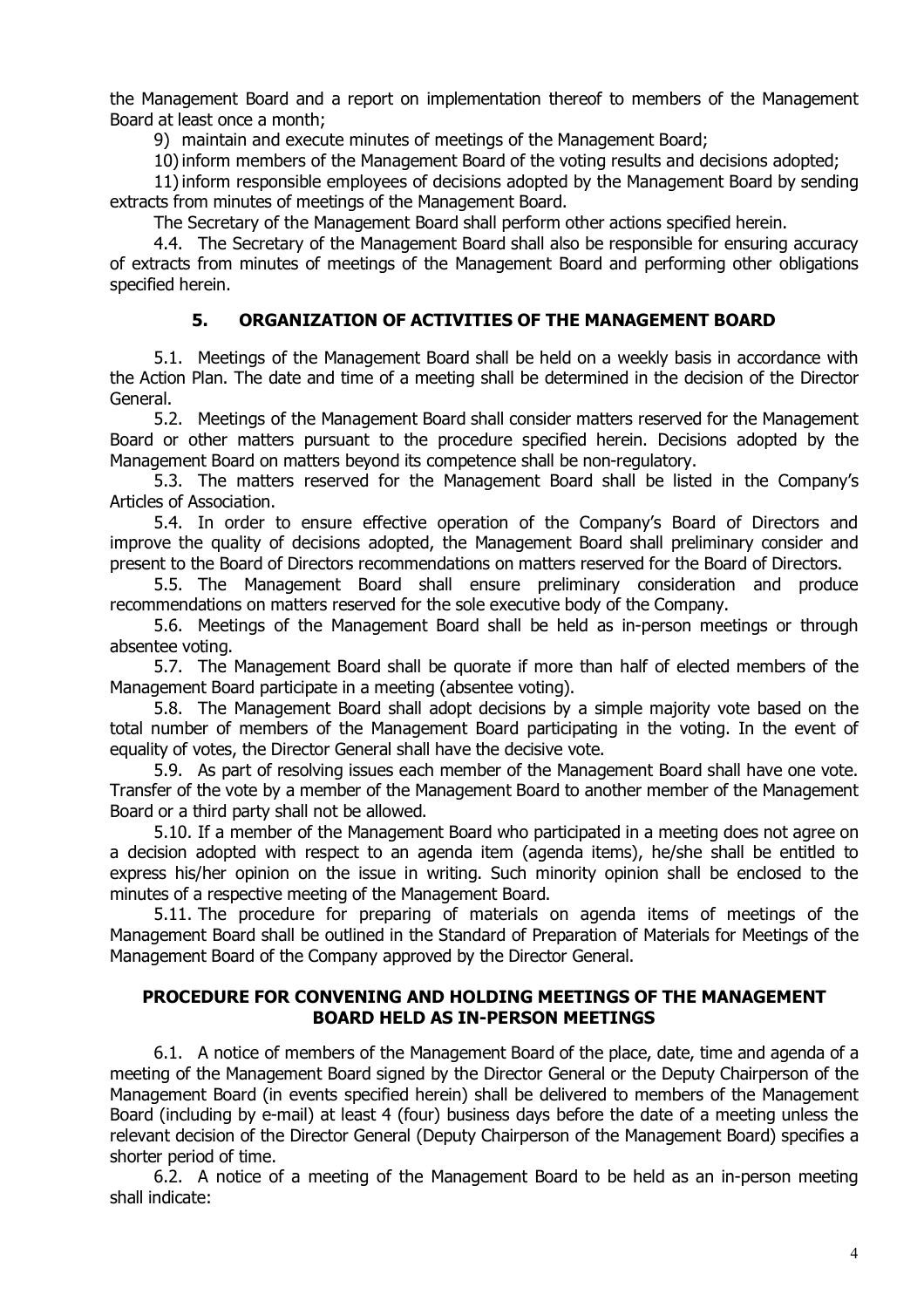- the full corporate name and address of the Company;

- the agenda of the meeting;

- the date, place and time of the meeting;

- a list of information (materials) to be provided to members of the Management Board as part of preparation for the meeting.

All necessary materials (information) and draft decisions on agenda items shall be delivered to members of the Management Board together with a notice of the meeting.

6.3. A meeting of the Management Board shall be opened and presided by the Director General or, if he/she is absent, by the Deputy Chairperson of the Management Board.

6.4. The Secretary of the Management Board shall determine if a meeting has a quorum. Votes of absent members of the Management Board whose written opinions were duly executed in accordance with these Regulations and delivered to the Secretary of the Management Board at least one hour before the start time of a meeting of the Management Board shall be taken into accounting when determining the quorum and results of voting on agenda items.

6.5. Written opinions of members of the Management Board absent from a meeting shall be executed by filling out a voting bulletin (hereinafter, the "voting bulletin") executed in accordance with Appendix 1 hereto.

To fill out a voting bulletin a member of the Management Board shall leave only one voting opinion uncrossed (For, Against or Abstained) on each draft decision on each agenda item. A voting bulletin shall be signed by a member of the Management Board with his/her full name indicated.

6.6. If in the course of discussions related to agenda items at a meeting of the Management Board the text of an agenda item of such meeting or a draft decision on an agenda item is amended or supplemented, written opinions of members of the Management Board absent from such meeting (voting bulletins) shall be taken into consideration as part of tallying the voting results on respective agenda items as specified in clause 6.7.

6.7. The Secretary of the Management Board shall prepare and sign a voting bulletin (Appendix 1) in view of the amendments to the text of an agenda item and/or draft decision and deliver it to members of the Management Board who were absent from a specific meeting and presented their written opinions (voting bulletins).

A member of the Management Board shall deliver a filled-out and signed voting bulletin to the Secretary of the Management Board (including by e-mail) not later than the next business day following the day of the meeting.

6.8. Based on the results of voting at a meeting of the Management Board and written opinions (voting bulletins) received from members of the Management Board absent from such meeting, the Secretary of the Management Board shall tally the voting results related to agenda items and execute minutes of such meeting pursuant to the procedure specified herein.

# **7. PROCEDURE FOR ADOPTING DECISIONS THROUGH ABSENTEE VOTING**

7.1. The Company's Management Board shall be entitled to adopt a decision on agenda items by absentee voting (by circulation).

7.2. To adopt a decision through absentee voting (by circulation), each member of the Management Board shall receive a notice of absentee voting on agenda items, materials (information) and draft decisions on agenda items at least 3 (three) business days before the deadline for submitting voting bulletins for absentee voting unless a decision of the Director General (Deputy Chairperson of the Management Board) specifies a shorter time period.

7.3. A notice of absentee voting shall indicate:

- the full corporate name and address of the Company;
- the agenda of the meeting of the Management Board;
- the form of the meeting (absentee voting by filling out voting bulletins);
- the deadline for submitting voting bulletins for absentee voting;

- a list of information (materials) to be provided to members of the Management Board as part of preparation for the meeting.

7.4. At least 2 (two) business days before the deadline for submitting voting bulletins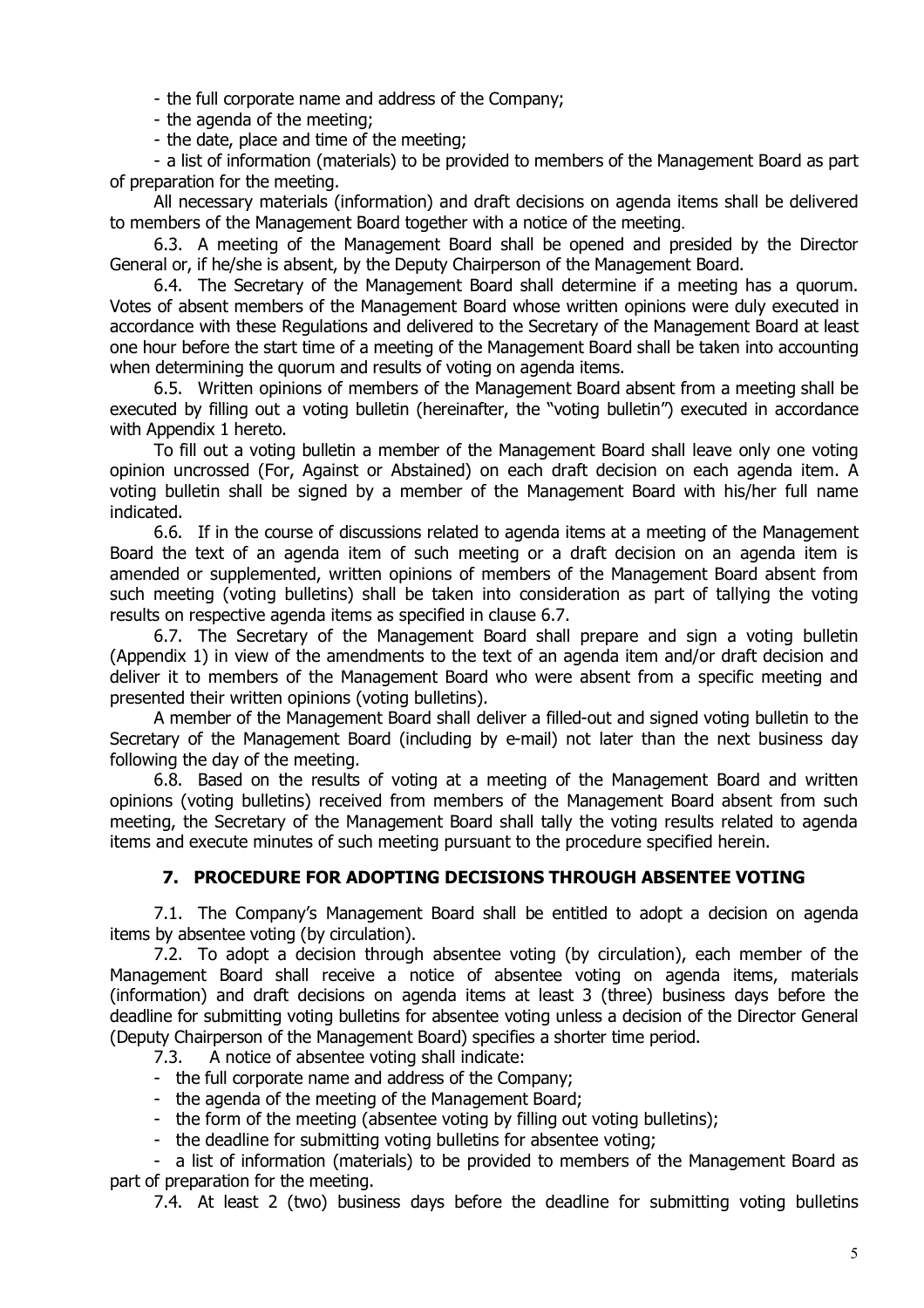members of the Management Board shall be entitled to deliver to the Secretary of the Management Board their commentaries and suggestions related to the texts of draft decisions on agenda items.

7.5. The Secretary of the Management Board shall deliver voting executed in accordance with Appendix 2 in view of the commentaries and suggestions received in compliance with clause 7.4 to members of the Management Board at least 1 (one) business day before the deadline for submitting voting bulletins as specified in a relevant notice of absentee voting by e-mail.

7.6. Based on the voting bulletins (scans thereof) filled out in accordance with the second paragraph of clause 6.5. hereof and received from members of the Management Board, the Secretary of the Management Board shall tally the results of absentee voting on agenda items and prepare minutes of the meeting pursuant to the procedure described herein.

#### **8. MINUTES OF MEETINGS OF THE MANAGEMENT BOARD**

8.1. Minutes of meetings of the Company's Management Board shall be prepared based on the results of a meeting of the Management Board (the results of absentee voting) within 2 (two) business days following the date of such meeting of the Management Board (the date of tallying the results of absentee voting). The minutes shall be signed by the Chairperson of the meeting and the Secretary of the Management Board.

8.2. The minutes of a meeting of the Management Board shall indicate:

- the full corporate name of the Company;
- the form of the meeting (in-person meeting or absentee voting);
- the place and time of the meeting (tallying the voting results);

- a list of members of the Management Board who attended the meeting (participated in absentee voting) and a list of guests;

- if the meeting had a quorum;

- the agenda;
- issues put to a vote and results of voting on such issues;

- summary of reports and speeches by persons participated in the meeting (held as an inperson meeting);

- decisions adopted.

8.3. The Company shall keep minutes of meetings of the Management Board at the registered office of the Company's executive body. The Chairperson of the Management Board shall be responsible for safety of minutes of meetings of the Management Board.

Minutes of meetings of the Company's Management Board shall be available for reviewing for any member of the Board of Directors or the Internal Audit Committee (Internal Auditor), the Company's Auditor, Director General, shareholder(s) of the Company holding a total of at least 25 percent of the Company's voting shares.

#### **9. MONITORING OF IMPLEMENTATION OF DECISIONS ADOPTED BY THE MANAGEMENT BOARD**

9.1. Members of the Management Board shall be informed of decisions adopted by the Management Board in writing by sending a scan of minutes of meetings of the Management Board within 3 (three) business days following the day of execution of the minutes in accordance with clause 8.1. hereof.

9.2. Responsible officers shall be informed of decisions adopted by the Management Board through extracts on certain items of minutes of meetings of the Company's Management Board signed by the Secretary of the Management Board.

9.3. Monitoring the implementation of decisions adopted by the Management Board shall be the responsibility of the Secretary of the Management Board.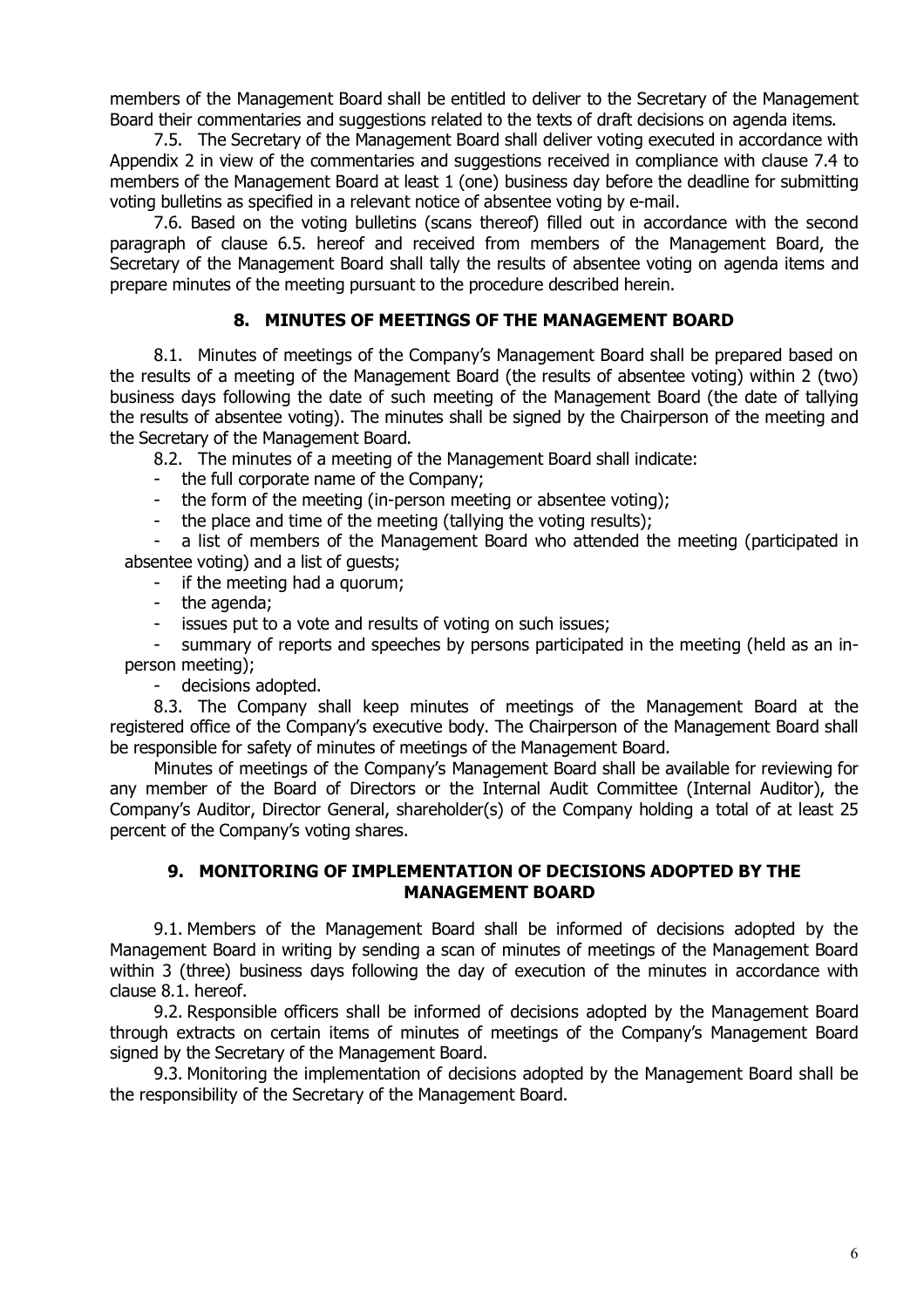Appendix No. 1 to the Regulations on the Management Board of RAO Energy System of East OJSC

# **MANAGEMENT BOARD of RAO Energy System of East Open Joint-Stock Company**

|              |            |        |                                    |                | on agenda items of the meeting of the Management Board<br>of RAO Energy System of East OJSC<br>to be held as an in-person meeting on $\frac{1}{2}$ $\frac{1}{20}$ 20          |                  |                  |                 |     |
|--------------|------------|--------|------------------------------------|----------------|-------------------------------------------------------------------------------------------------------------------------------------------------------------------------------|------------------|------------------|-----------------|-----|
| Issue:<br>1. |            |        |                                    |                |                                                                                                                                                                               |                  |                  |                 |     |
|              |            |        | Decision (adopted at the meeting): |                |                                                                                                                                                                               |                  |                  |                 |     |
|              | <b>FOR</b> |        |                                    | <b>AGAINST</b> |                                                                                                                                                                               |                  | <b>ABSTAINED</b> |                 |     |
| Issue:       |            |        | 2.                                 |                | (leave your option uncrossed)                                                                                                                                                 |                  |                  |                 |     |
|              | <b>FOR</b> |        | Decision (adopted at the meeting): | <b>AGAINST</b> |                                                                                                                                                                               | <b>ABSTAINED</b> |                  |                 |     |
|              |            |        |                                    |                | (leave your option uncrossed)                                                                                                                                                 |                  |                  |                 |     |
|              |            |        |                                    |                | After filling out and signing this voting bulletin, you shall send it to e-                                                                                                   |                  |                  |                 |     |
| You          | are        | kindly | requested to send the              |                | A voting bulletin received by the Company after the above-mentioned deadline shall not be<br>taken into consideration when counting the votes or tallying the voting results. | original voting  |                  | <b>bulletin</b> | to: |
|              |            |        |                                    |                |                                                                                                                                                                               |                  |                  |                 |     |
|              |            |        |                                    |                |                                                                                                                                                                               |                  |                  |                 |     |

**of the Management Board<sup>2</sup> .**

<sup>&</sup>lt;sup>1</sup> The signature of the Secretary of the Management Board shall be required only if this voting bulletin is prepared and sent in the event and pursuant

to the procedure specified in clause 6.7 of the Regulations. This footnote shall not appear on the voting bulletin.<br><sup>2</sup> This voting bulletin shall be invalid if not signed by the Secretary of the Management Board only in Regulations. This footnote shall not appear on the voting bulletin.